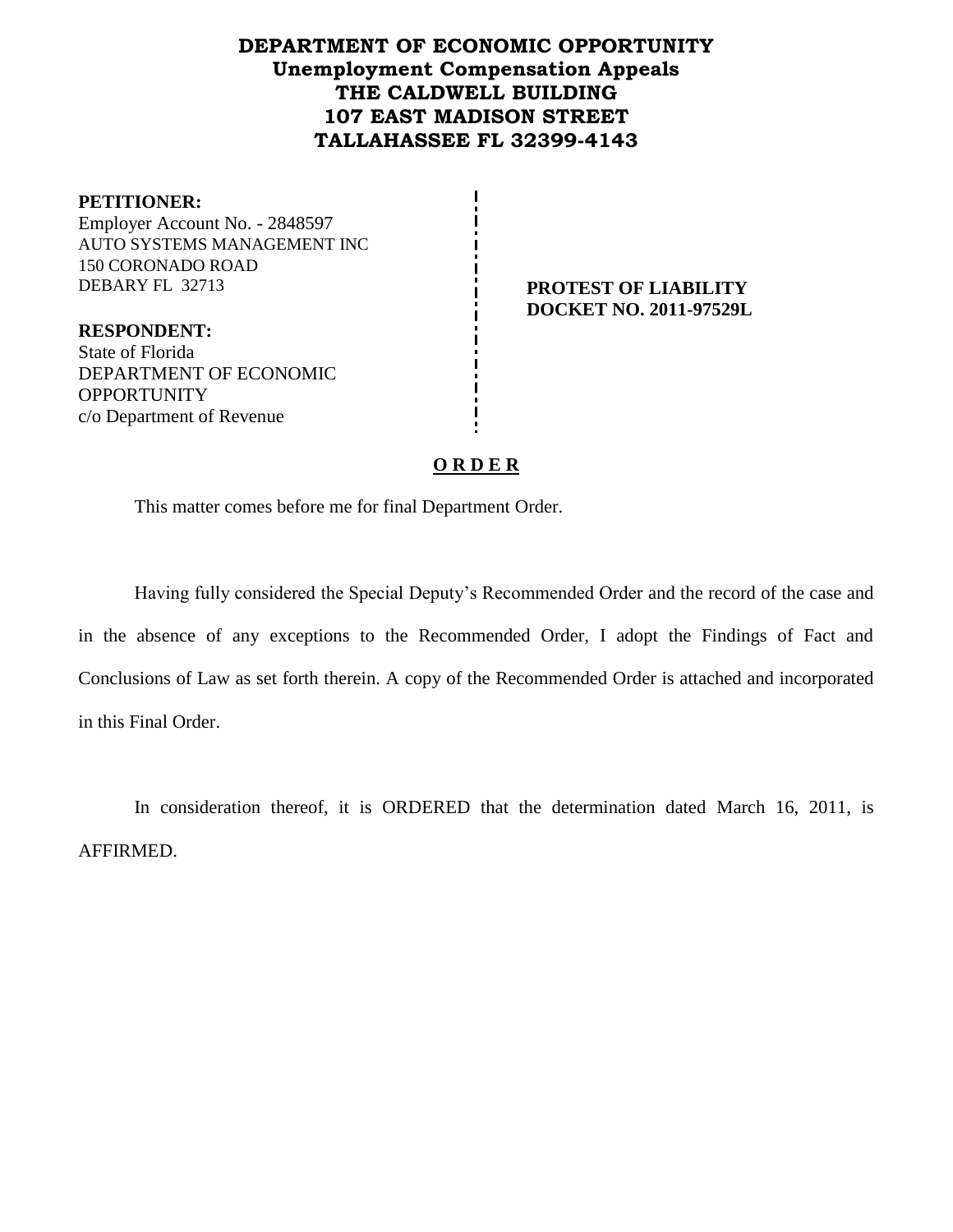#### **JUDICIAL REVIEW**

Any request for judicial review must be initiated within 30 days of the date the Order was filed. Judicial review is commenced by filing one copy of a *Notice of Appeal* with the DEPARTMENT OF ECONOMIC OPPORTUNITY at the address shown at the top of this *Order* and a second copy, with filing fees prescribed by law, with the appropriate District Court of Appeal. It is the responsibility of the party appealing to the Court to prepare a transcript of the record. If no court reporter was at the hearing, the transcript must be prepared from a copy of the Special Deputy's hearing recording, which may be requested from the Office of Appeals.

Cualquier solicitud para revisión judicial debe ser iniciada dentro de los 30 días a partir de la fecha en que la Orden fue registrada. La revisión judicial se comienza al registrar una copia de un *Aviso de Apelación* con la Agencia para la Innovación de la Fuerza Laboral [*DEPARTMENT OF ECONOMIC OPPORTUNITY]* en la dirección que aparece en la parte superior de este *Orden* y una segunda copia, con los honorarios de registro prescritos por la ley, con el Tribunal Distrital de Apelaciones pertinente. Es la responsabilidad de la parte apelando al tribunal la de preparar una transcripción del registro. Si en la audiencia no se encontraba ningún estenógrafo registrado en los tribunales, la transcripción debe ser preparada de una copia de la grabación de la audiencia del Delegado Especial [*Special Deputy*], la cual puede ser solicitada de la Oficina de Apelaciones.

Nenpòt demann pou yon revizyon jiridik fèt pou l kòmanse lan yon peryòd 30 jou apati de dat ke Lòd la te depoze a. Revizyon jiridik la kòmanse avèk depo yon kopi yon *Avi Dapèl* ki voye bay DEPARTMENT OF ECONOMIC OPPORTUNITY lan nan adrès ki parèt pi wo a, lan tèt *Lòd* sa a e yon dezyèm kopi, avèk frè depo ki preskri pa lalwa, bay Kou Dapèl Distrik apwopriye a. Se responsabilite pati k ap prezante apèl la bay Tribinal la pou l prepare yon kopi dosye a. Si pa te gen yon stenograf lan seyans lan, kopi a fèt pou l prepare apati de kopi anrejistreman seyans lan ke Adjwen Spesyal la te fè a, e ke w ka mande Biwo Dapèl la voye pou ou.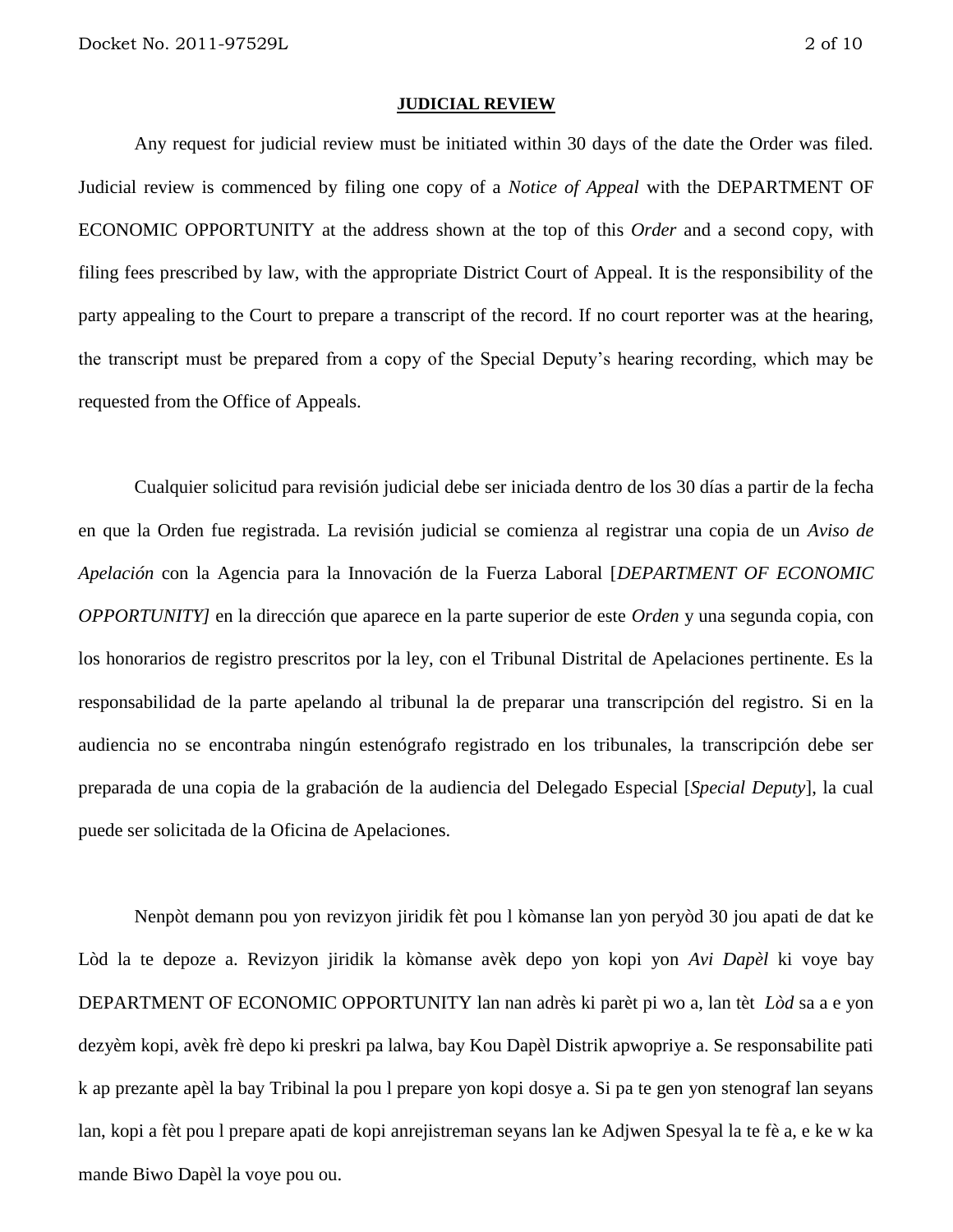DONE and ORDERED at Tallahassee, Florida, this day of **April, 2012**.



Altemese Smith, Assistant Director, Unemployment Compensation Services DEPARTMENT OF ECONOMIC OPPORTUNITY

FILED ON THIS DATE PURSUANT TO § 120.52, FLORIDA STATUTES, WITH THE DESIGNATED DEPARTMENT CLERK, RECEIPT OF WHICH IS HEREBY ACKNOWLEDGED.

Shenesse Bainer \_\_\_\_\_\_\_\_\_\_\_\_\_\_\_\_\_\_\_\_\_\_\_\_\_\_\_\_ \_\_\_\_\_\_\_\_\_\_\_\_

DEPUTY CLERK DATE

#### **CERTIFICATE OF SERVICE**

**I HEREBY CERTIFY that true and correct copies of the foregoing Final Order have been furnished to the persons listed below in the manner described, on the \_\_\_\_\_\_\_ day of April, 2012**.

Shaner Barnes

SHANEDRA Y. BARNES, Special Deputy Clerk DEPARTMENT OF ECONOMIC OPPORTUNITY Unemployment Compensation Appeals 107 EAST MADISON STREET TALLAHASSEE FL 32399-4143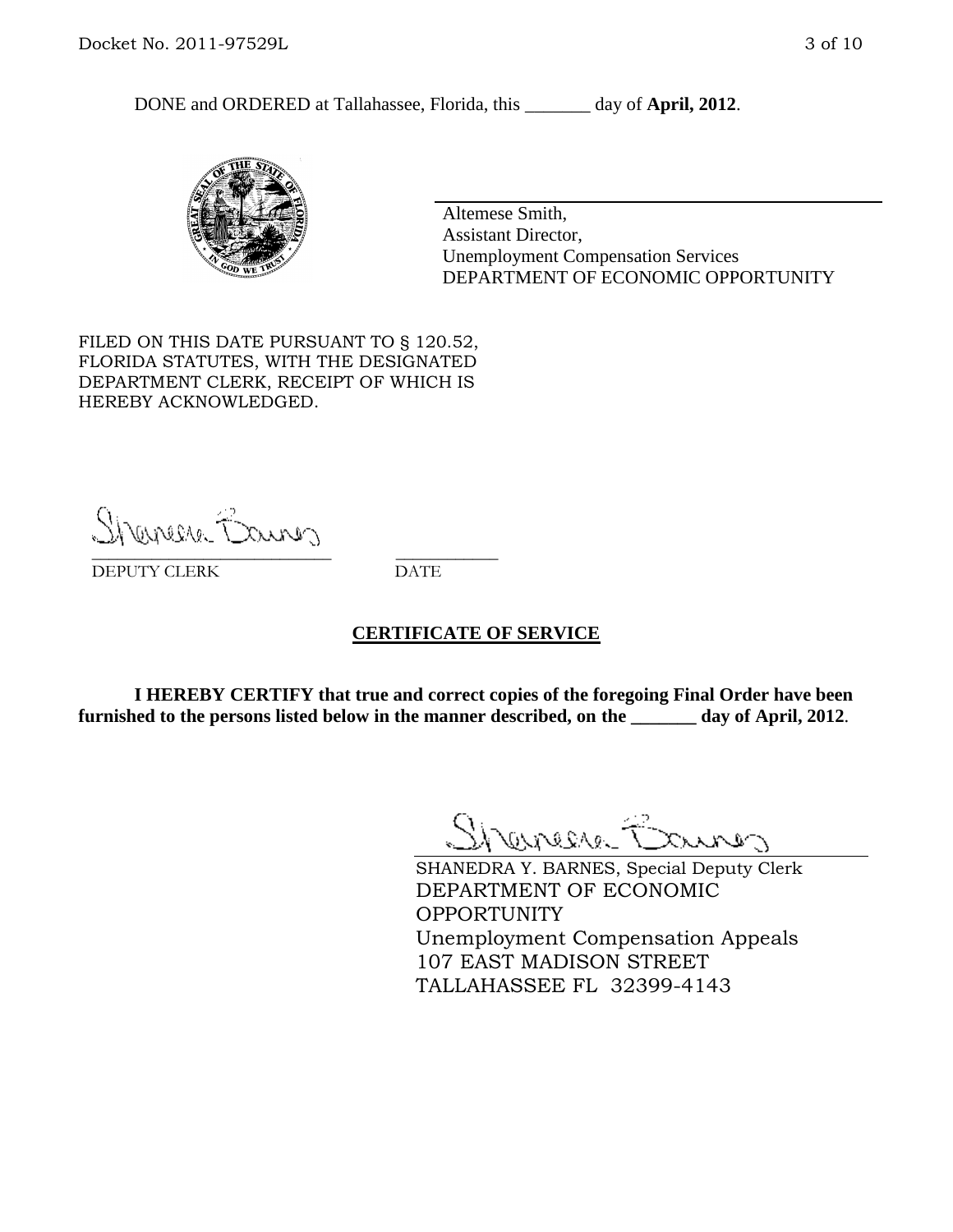By U.S. Mail:

AUTO SYSTEMS MANAGEMENT INC 150 CORONADO ROAD DEBARY FL 32713

JOHN B LORENSEN 10360 SE 138TH PLACE RD SUMMERFIELD FL 34491

DAVID DOUGHERTY CPA PA 465 SUMMERHAVEN DR STE D DEBARY FL 32713

DEPARTMENT OF REVENUE ATTN: VANDA RAGANS - CCOC #1 4624 5050 WEST TENNESSEE STREET TALLAHASSEE FL 32399

DOR BLOCKED CLAIMS UNIT ATTENTION MYRA TAYLOR P O BOX 6417 TALLAHASSEE FL 32314-6417

State of Florida DEPARTMENT OF ECONOMIC OPPORTUNITY c/o Department of Revenue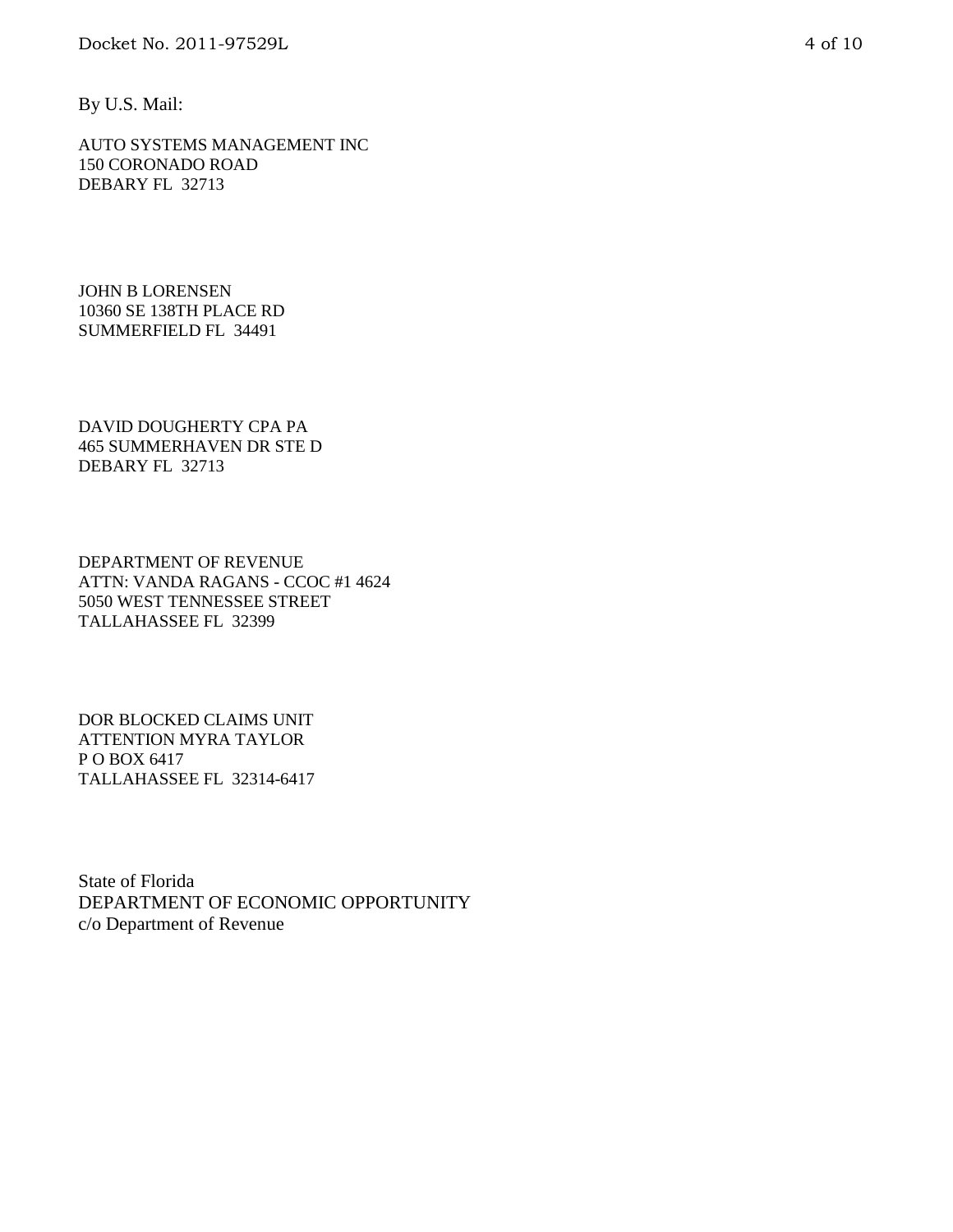## **DEPARTMENT OF ECONOMIC OPPORTUNITY Unemployment Compensation Appeals**

MSC 344 CALDWELL BUILDING 107 EAST MADISON STREET TALLAHASSEE FL 32399-4143

#### **PETITIONER:**

Employer Account No. - 2848597 AUTO SYSTEMS MANAGEMENT INC 150 CORONADO ROAD DEBARY FL 32713

#### **PROTEST OF LIABILITY DOCKET NO. 2011-97529L**

**RESPONDENT:** State of Florida DEPARTMENT OF ECONOMIC **OPPORTUNITY** c/o Department of Revenue

# **RECOMMENDED ORDER OF SPECIAL DEPUTY**

TO: Deputy Director, Director, Unemployment Compensation Services DEPARTMENT OF ECONOMIC OPPORTUNITY

This matter comes before the undersigned Special Deputy pursuant to the Petitioner's protest of the Respondent's determination dated March 16, 2011.

After due notice to the parties, a telephone hearing was held on November 28, 2011. The Petitioner, represented by its Certified Public Accountant, appeared and testified. The Petitioner's president testified as a witness. The Respondent, represented by a Department of Revenue Tax Specialist II, appeared and testified. The Joined Party appeared and testified.

The record of the case, including the recording of the hearing and any exhibits submitted in evidence, is herewith transmitted. Proposed Findings of Fact and Conclusions of Law were not received.

#### **Issue:**

Whether services performed for the Petitioner by the Joined Party constitute insured employment, and if so, the effective date of liability, pursuant to Section 443.036(19), 443.036(21); 443.1216, Florida **Statutes**.

#### **Findings of Fact:**

1. The Petitioner is a corporation which was formed in January 2008 to operate an automobile repair business which specializes in the repair or replacement of transmissions. The business is owned and operated by the Petitioner's president.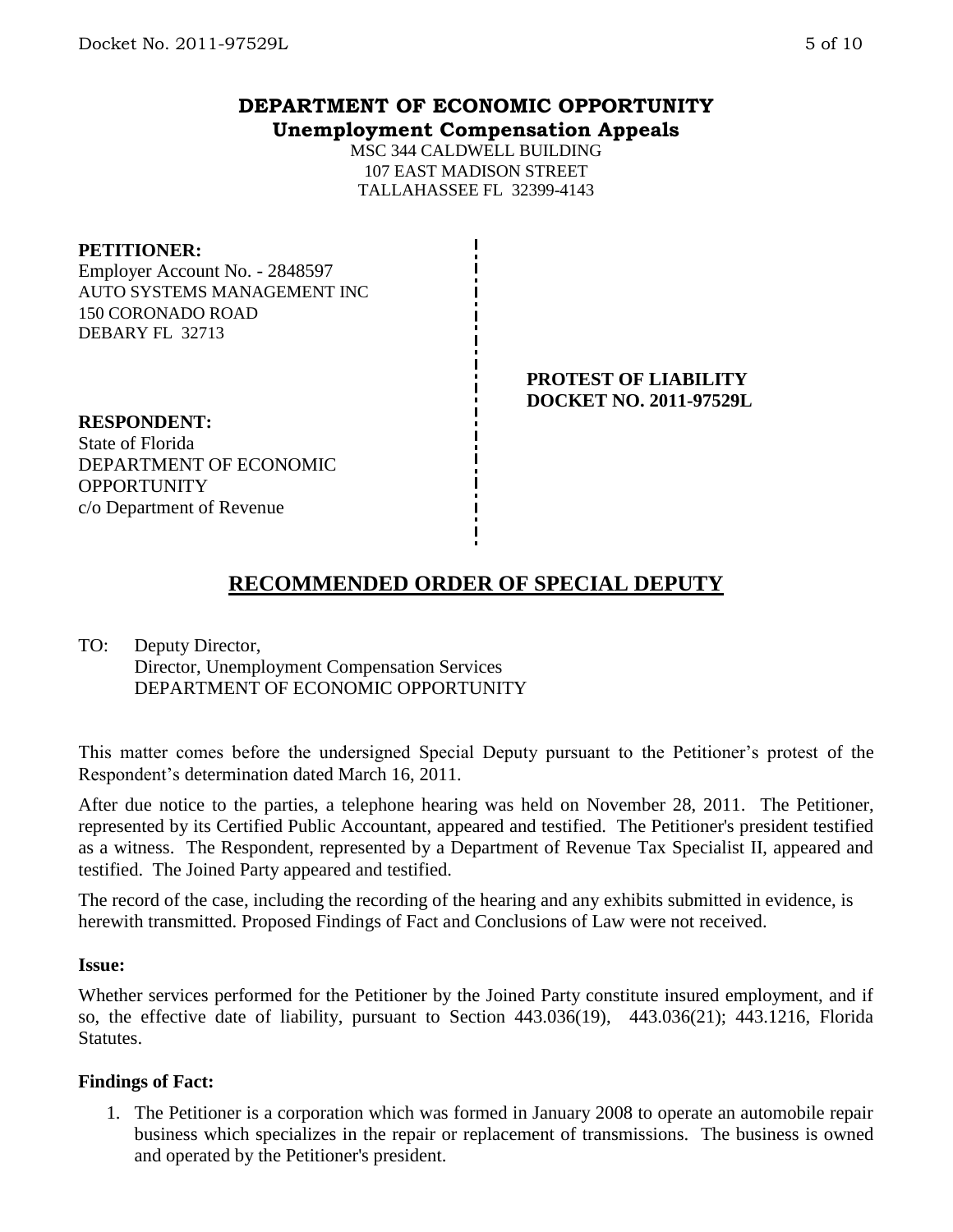- 2. In early 2009 the Joined Party worked as a center manager for a transmission repair business located in another city. That business classified the Joined Party as an independent contractor.
- 3. On January 31, 2009, the Petitioner solicited the Joined Party for the position of center manager of the Petitioner's business and provided the Joined Party with a written *Offer-Incentive Plan.* The *Offer-Incentive Plan* set forth, among other things, the job description, the method of computing the compensation, the rate of compensation, and the hours of work. The *Offer-Incentive Plan* did not specify whether the offer of work was for an employment position or for an independent contractor position. Although it was not contained in the *Offer-Incentive Plan*, the Petitioner offered an incentive bonus to the Joined Party as an inducement to accept the offer of work. The Joined Party accepted the offer and began work in March 2009.
- 4. As center manager the Joined Party worked at the Petitioner's business location. The Petitioner provided everything that was needed to perform the work including a computer, a telephone, and supplies. The Joined Party did not have any expenses in connection with work. On a few occasions the Joined Party used his own car or a customer's car for company business. On those occasions the Petitioner reimbursed the Joined Party for the fuel expense.
- 5. The Joined Party's work schedule was Monday through Friday from 7:30 AM until 5:30 PM and every other Saturday from 8 AM until 12 PM. The Petitioner's president was present while the Joined Party worked each weekday. The Petitioner's president worked the alternating Saturdays.
- 6. The Joined Party's duties consisted of assisting the president with sales and marketing and assisting the president with the day-to-day operations of the business. The Joined Party oversaw the work performed by the mechanics to make sure that they were performing the work in a proper and timely manner. The Joined Party did not have the authority hire or fire employees, however, he did participate in the hiring process and also notified employees that they were discharged when instructed to do so by the president. After hours telephone calls were normally forwarded to the president's telephone. The Joined Party was not required to be on-call after regular work hours.
- 7. The Petitioner provided the Joined Party with uniform shirts, pants, business cards, and a cell phone. The shirts had the business name but did not bear the Joined Party's name. The Joined Party was responsible for laundering the uniform shirts. The pants were through a uniform service which also laundered the pants. The business cards contained the Petitioner's business name and telephone number and listed the Joined Party as Center Manager.
- 8. The Joined Party was not required to complete a timesheet and he did not submit a bill or invoice to the Petitioner to be paid. The Joined Party was paid a guaranteed base salary of \$750 per week plus commission if the commission based on the total sales of the business for the week exceeded \$750. No payroll taxes were withheld from the pay. The Petitioner paid the Joined Party on a weekly basis with the payday occurring on Friday. At the end of the year the Petitioner reported the Joined Party's earnings on Form 1099-MISC as nonemployee compensation.
- 9. The Petitioner provided the Joined Party with a one week paid vacation during the first year. During the second year the Joined Party was to be provided with two weeks and during subsequent years the Petitioner was to provide the Joined Party with three weeks paid vacation. The vacation pay was the \$750 base pay plus commission based on the total sales of the business during the week of the vacation. The Petitioner provided the Joined Party with paid holidays and paid sick days. The Petitioner paid Christmas bonuses to the Joined Party. The Petitioner did not provide paid health insurance or other fringe benefits to the Joined Party.
- 10. The Joined Party was required to personally perform the work. The Joined Party was not allowed to hire others to perform the work for him. The Joined Party was not allowed to work for a competitor.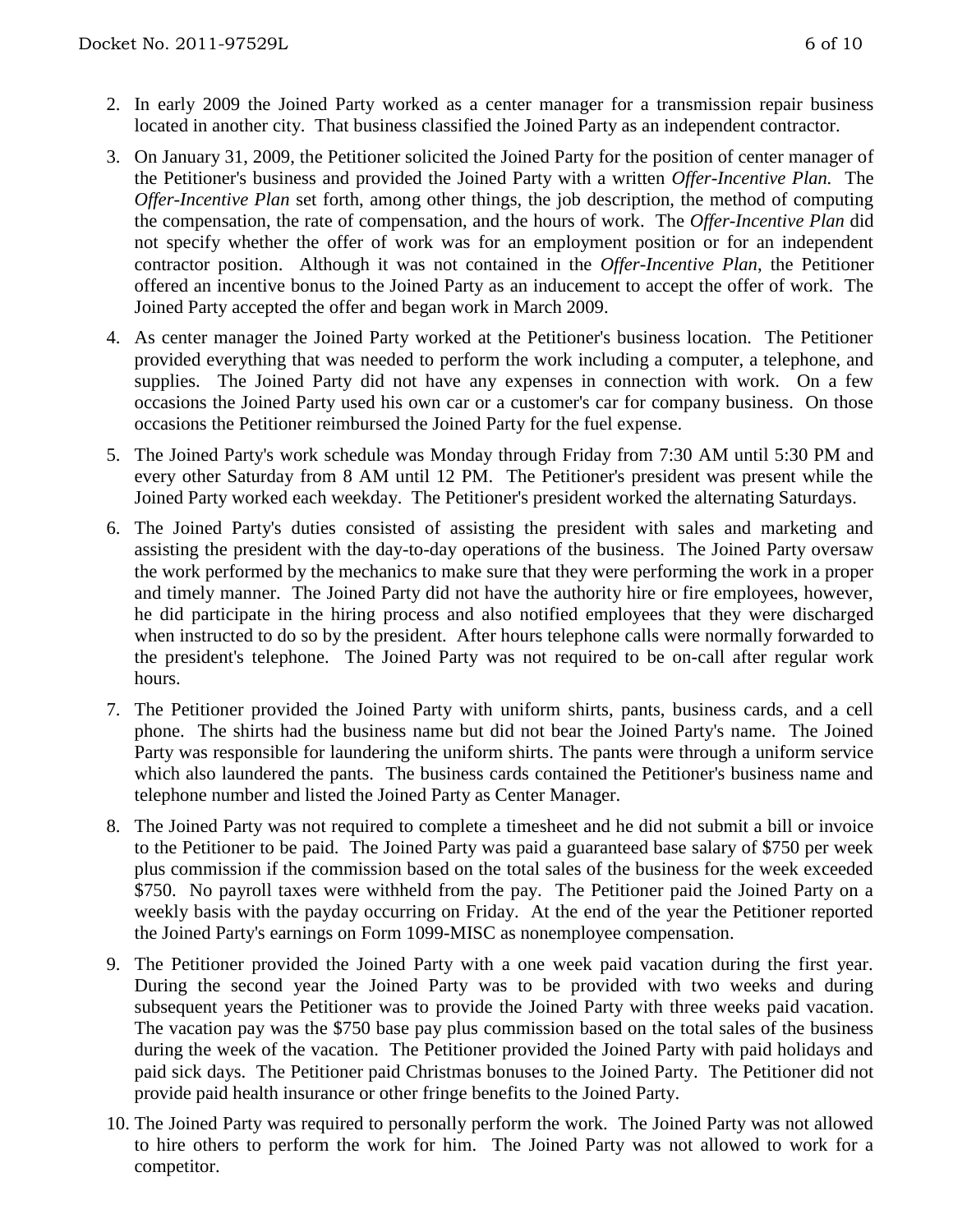- 11. On April 23, 2009, the Petitioner presented the Joined Party with a document entitled *Independent Contractor Affidavit*. The Affidavit states the definition of independent contractor as set forth in Chapter 440, Florida Statutes, also known as the Workers' Compensation Law. The Joined Party was required to sign the Affidavit attesting that he had read the definition, that he meets the qualifications of an independent contractor, and that he waives workers' compensation coverage.
- 12. The Petitioner's president was the Joined Party's immediate supervisor. The president observed the Joined Party while the Joined Party worked. On "hundreds" of occasions the president told the Joined Party what to do and how to do it. The Joined Party was not allowed to refuse to wait on a customer. The Joined Party did not have the authority to determine how much to charge a customer. The Petitioner's president determined the amounts to be charged to the customers.
- 13. Either party had the right to terminate the relationship at any time without incurring liability for breach of contract. In November 2010 the Petitioner terminated the relationship with the Joined Party. At the time of termination the Petitioner paid the Joined Party for the second week of vacation that the Joined Party had not taken during 2010. The Petitioner subsequently replaced the Joined Party with a center manager whom the Petitioner has classified as an employee.
- 14. During the time that the Joined Party performed services for the Petitioner, the Joined Party did not have any investment in a business and did not have expenses in connection with the work. The Joined Party did not have a business license or occupational license, did not have business liability insurance, did not advertise his services, and did not perform services for others. The Joined Party did not have a separate business with his own work facility, equipment, tools, and materials. The Joined Party did not have a federal employer identification number and did not have a business bank account. The Petitioner paid the Joined Party directly rather than making the paycheck payable to a business. The Joined Party was not at risk of suffering a financial loss in connection with the work or services.
- 15. The Joined Party filed a claim for unemployment compensation benefits effective December 5, 2010. When the Joined Party did not receive credit for his earnings with the Petitioner a *Request for Reconsideration of Monetary Determination* was filed and an investigation was assigned to the Department of Revenue to determine if the Joined Party performed services as an employee or as an independent contractor.
- 16. On March 4, 2011, the Department of Revenue issued a determination holding that the Joined Party performing services as a center manager was the Petitioner's employee retroactive to March 3, 2009. The determination further advised the Petitioner that the Joined Party's wages had been added to the unemployment tax returns for all four quarters of 2009 and 2010. The Department of Revenue reissued the determination on March 16, 2011, as an affirmation of the March 4, 2011, determination. The Petitioner's Certified Public Accountant filed a timely protest by letter dated March 31, 2011.

### **Conclusions of Law:**

- 17. The issue in this case, whether services performed for the Petitioner constitute employment subject to the Florida Unemployment Compensation Law, is governed by Chapter 443, Florida Statutes. Section 443.1216(1)(a)2., Florida Statutes, provides that employment subject to the chapter includes service performed by individuals under the usual common law rules applicable in determining an employer-employee relationship.
- 18. The Supreme Court of the United States held that the term "usual common law rules" is to be used in a generic sense to mean the "standards developed by the courts through the years of adjudication." United States v. W.M. Webb, Inc., 397 U.S. 179 (1970).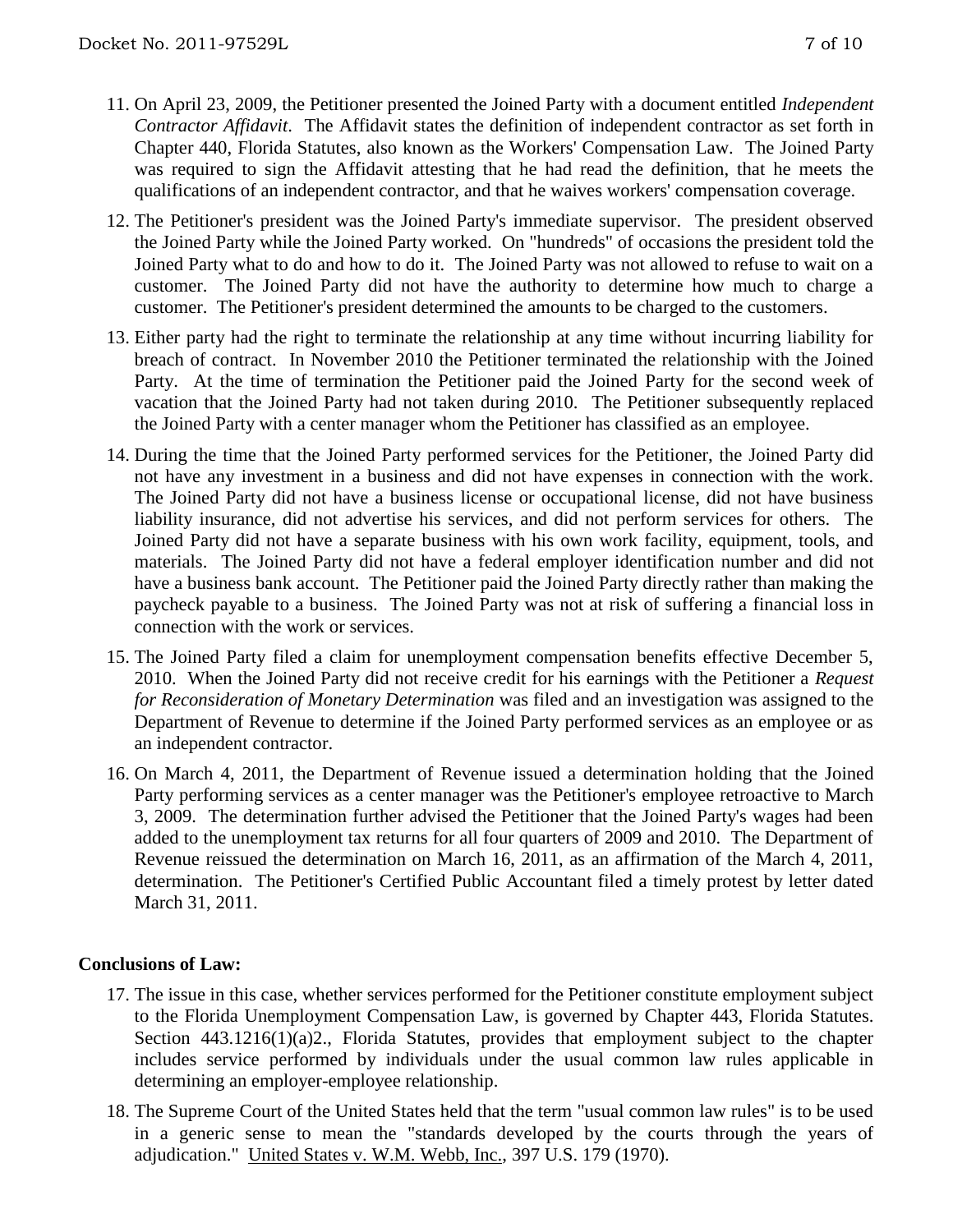relationship.

- 19. The Supreme Court of Florida adopted and approved the tests in 1 Restatement of Law, Agency 2d Section 220 (1958), for use to determine if an employment relationship exists. See Cantor v. Cochran, 184 So.2d 173 (Fla. 1966); Miami Herald Publishing Co. v. Kendall, 88 So.2d 276 (Fla. 1956); Magarian v. Southern Fruit Distributors, 1 So.2d 858 (Fla. 1941); see also Kane Furniture Corp. v. R. Miranda, 506 So.2d 1061 (Fla. 2d DCA 1987). In Brayshaw v. Agency for Workforce Innovation, et al; 58 So.3d 301 (Fla. 1st DCA 2011) the court stated that the statute does not refer to other rules or factors for determining the employment relationship and, therefore, the Agency is limited to applying only Florida common law in determining the nature of an employment
- 20. Restatement of Law is a publication, prepared under the auspices of the American Law Institute, which explains the meaning of the law with regard to various court rulings. The Restatement sets forth a nonexclusive list of factors that are to be considered when judging whether a relationship is an employment relationship or an independent contractor relationship.
- 21. 1 Restatement of Law, Agency 2d Section 220 (1958) provides:
	- (1) A servant is a person employed to perform services for another and who, in the performance of the services, is subject to the other's control or right of control.
	- (2) The following matters of fact, among others, are to be considered:
		- (a) the extent of control which, by the agreement, the business may exercise over the details of the work;
		- (b) whether or not the one employed is engaged in a distinct occupation or business;
		- (c) the kind of occupation, with reference to whether, in the locality, the work is usually done under the direction of the employer or by a specialist without supervision;
		- (d) the skill required in the particular occupation;
		- (e) whether the employer or the worker supplies the instrumentalities, tools, and the place of work for the person doing the work;
		- (f) the length of time for which the person is employed;
		- $(g)$  the method of payment, whether by the time or by the job;
		- (h) whether or not the work is a part of the regular business of the employer;
		- (i) whether or not the parties believe they are creating the relation of master and servant;
		- (j) whether the principal is or is not in business.
- 22. Comments in the Restatement explain that the word "servant" does not exclusively connote manual labor, and the word "employee" has largely replaced "servant" in statutes dealing with various aspects of the working relationship between two parties.
- 23. In Department of Health and Rehabilitative Services v. Department of Labor & Employment Security, 472 So.2d 1284 (Fla. 1<sup>st</sup> DCA 1985) the court confirmed that the factors listed in the Restatement are the proper factors to be considered in determining whether an employer-employee relationship exists. However, in citing La Grande v. B&L Services, Inc., 432 So.2d 1364, 1366 (Fla. 1st DCA 1983), the court acknowledged that the question of whether a person is properly classified an employee or an independent contractor often can not be answered by reference to "hard and fast" rules, but rather must be addressed on a case-by-case basis.
- 24. The written agreements in this case consist of the *Offer-Incentive Plan* and the *Independent Contractor Affidavit.* The *Offer-Incentive Plan* is a letter offering the position of center manager to the Joined Party and it does not specify whether the offer is an offer of employment or whether it is an offer of self employment. The *Independent Contractor Affidavit* pertains only to workers' compensation insurance and was not signed until approximately a month after the Joined Party began work. The Joined Party signed the Affidavit attesting that he met the qualifications of an independent contractor even though, according to the definition contained in the Affidavit, he did not. A statement in an agreement that the existing relationship is that of independent contractor is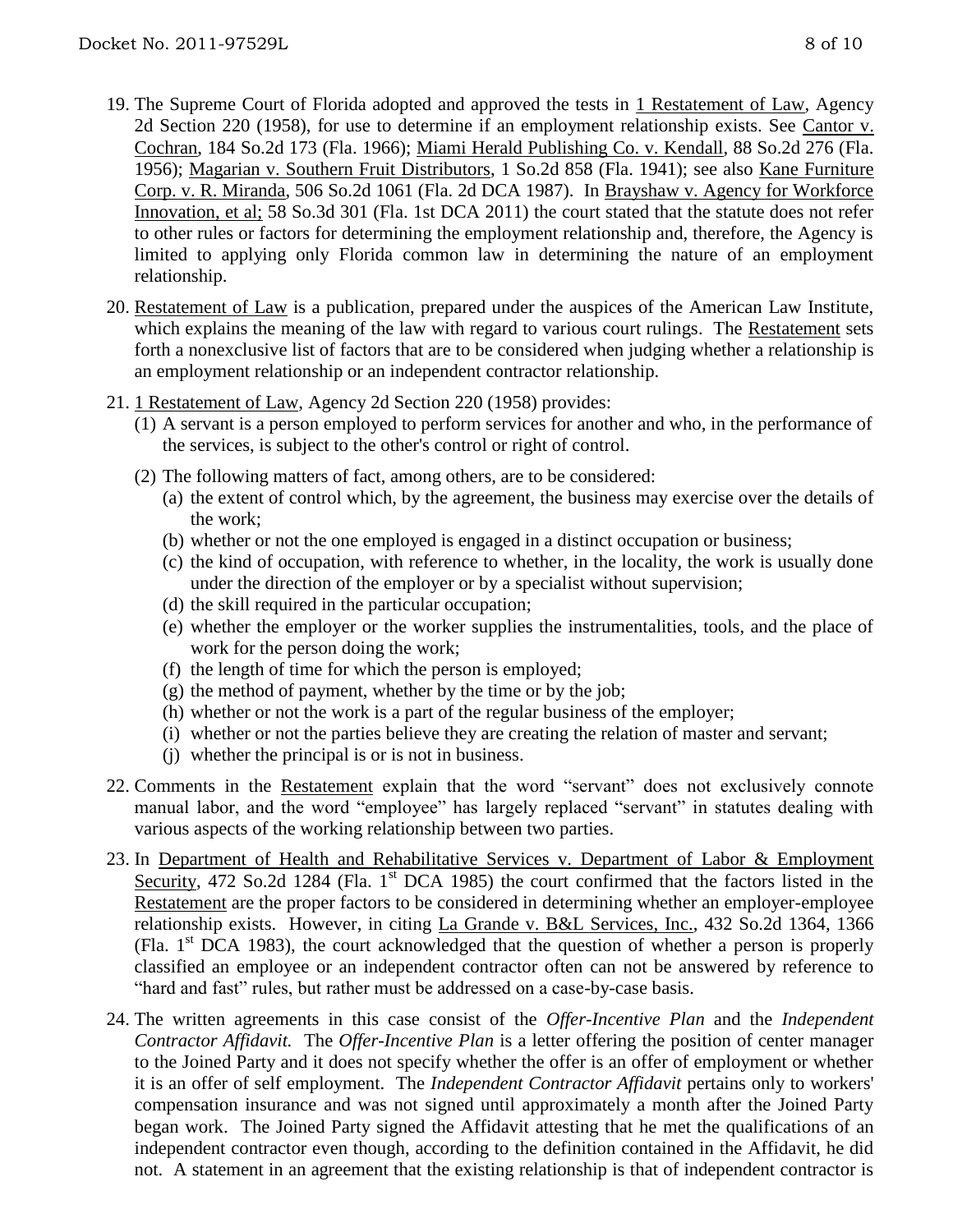not dispositive of the issue. Lee v. American Family Assurance Co. 431 So.2d 249, 250 (Fla. 1<sup>st</sup> DCA 1983). The Florida Supreme Court commented in <u>Justice v. Belford Trucking Company</u>, Inc., 272 So.2d 131 (Fla. 1972), that while the obvious purpose to be accomplished by an agreement is to evince an independent contractor status, such status depends not on the statements of the parties but upon all the circumstances of their dealings with each other.

- 25. In Keith v. News & Sun Sentinel Co., 667 So.2d 167 (Fla. 1995) the Court held that in determining the status of a working relationship, the agreement between the parties should be examined if there is one. In providing guidance on how to proceed absent an express agreement the Court stated "In the event that there is no express agreement and the intent of the parties can not be otherwise determined, courts must resort to a fact specific analysis under the Restatement based on the actual practice of the parties."
- 26. The Petitioner operates an automotive repair business. The Petitioner engaged the Joined Party to assist the Petitioner's president in the day-to-day operation of the business as the center manager. The Petitioner provided the place of work and everything that was needed to complete the work. The work performed by the Joined Party was an integral and necessary part of the business rather than separate and distinct from the Petitioner's business. The Joined Party did not have an investment in a business, did not have expenses connected with the work, and was not at risk of suffering a financial loss from services performed.
- 27. The Petitioner paid the Joined Party a guaranteed salary plus a commission. The commission was not based on the Joined Party's performance or production but was based on the total production of the Petitioner's business. The Joined Party had a set work schedule which was determined by the Petitioner. Thus, the Joined Party was paid by time worked rather than based on production or by the job. Section 443.1217(1), Florida Statutes, provides that the wages subject to the Unemployment Compensation Law include all remuneration for employment including commissions, bonuses, back pay awards, and the cash value of all remuneration in any medium other than cash. The fact that the Petitioner chose not to withhold payroll taxes, standing alone, does not establish an independent contractor relationship.
- 28. The Petitioner provided paid vacations, paid holidays, paid sick days, and bonuses. These payments are fringe benefits that are generally reserved for employees. In addition to the factors enumerated in the Restatement of Law, the provision of employee benefits has been recognized as a factor militating in favor of a conclusion that an employee relationship exists. Harper ex rel. Daley v. Toler, 884 So.2d 1124 (Fla. 2nd DCA 2004).
- 29. The Joined Party performed services for the Petitioner for a period in excess of one and one-half years and either party could have terminated the relationship at any time. Generally, a benefit that is increased based on years of service, such as the increased weeks of vacation, is intended to encourage a long term or permanent relationship. These facts reveal the existence of an at-will relationship of relative permanence. In Cantor v. Cochran, 184 So.2d 173 (Fla. 1966), the court in quoting 1 Larson, Workmens' Compensation Law, Section 44.35 stated: "The power to fire is the power to control. The absolute right to terminate the relationship without liability is not consistent with the concept of independent contractor, under which the contractor should have the legal right to complete the project contracted for and to treat any attempt to prevent completion as a breach of contract<sup>"</sup>
- 30. The Petitioner determined what work was performed, where it was performed, when it was performed, and how it was performed. Whether a worker is an employee or an independent contractor is determined by measuring the control exercised by the employer over the worker. If the control exercised extends to the manner in which a task is to be performed, then the worker is an employee rather than an independent contractor. In Cawthon v. Phillips Petroleum Co., 124 So 2d 517 (Fla. 2d DCA 1960) the court explained: Where the employee is merely subject to the